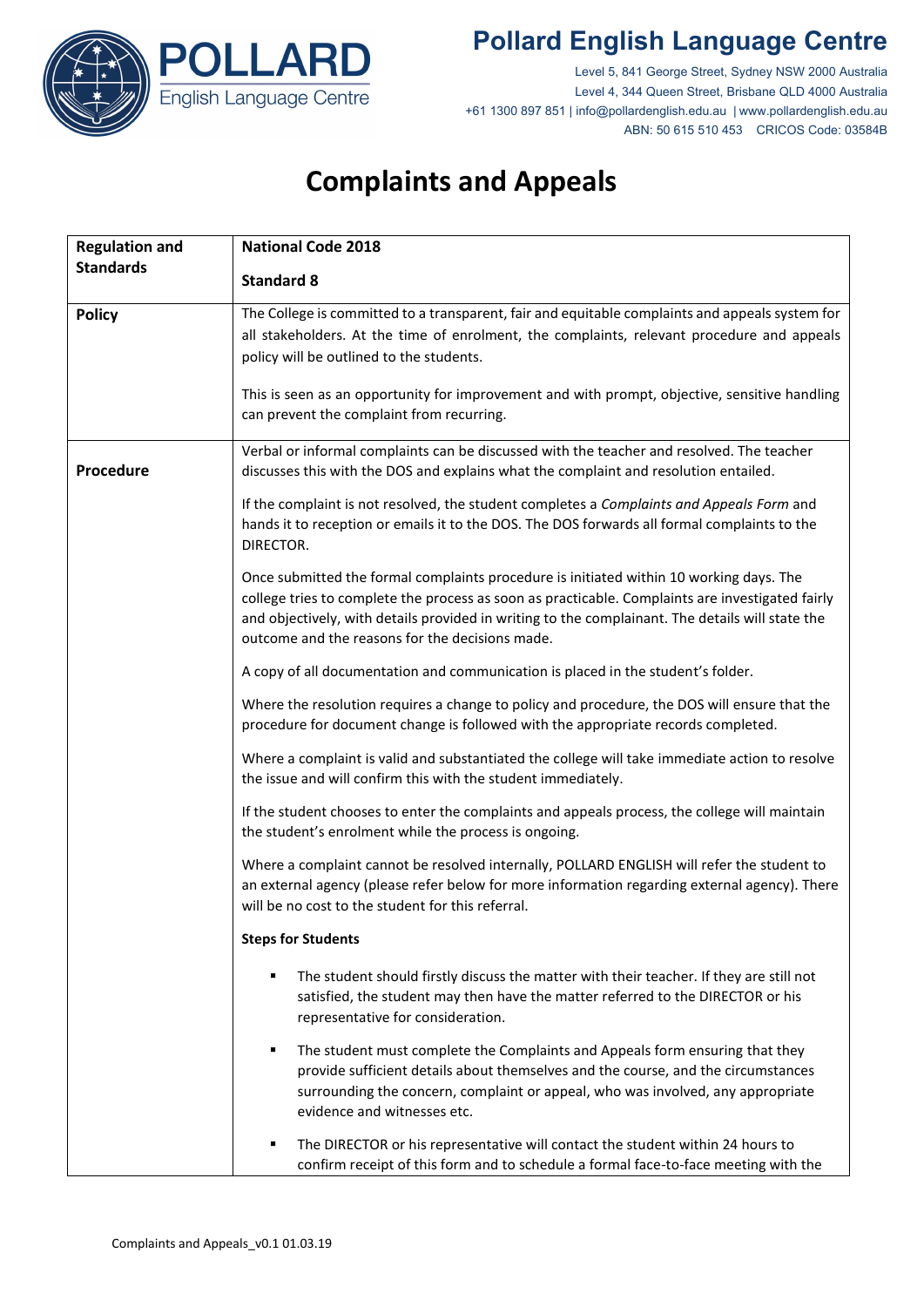

## **Pollard English Language Centre**

Level 5, 841 George Street, Sydney NSW 2000 Australia Level 4, 344 Queen Street, Brisbane QLD 4000 Australia +61 1300 897 851 | info@pollardenglish.edu.au | www.pollardenglish.edu.au ABN: 50 615 510 453 CRICOS Code: 03584B

student. This meeting will take place within 5 working days or earlier from the date of receipt of the complaint or appeal application.

- The student will also be given an option to be accompanied or assisted by a support person during this or any other meetings relating to the matter(s). Meeting minutes and appropriate notes will be taken during all meetings. (CRICOS Standard 8.1)
- The DIRECTOR or his representative will discuss the circumstances with the teacher or any other staff member and make an informed decision.
- The student will be contacted with the result within 10 working days from the lodgement of Complaint or Appeal form, the student has a further 5 working days to respond to a formal decision.
- A written statement of the appeal outcome, including reasons for the decision will also be documented and provided to student via email or face-to-face.
- A record of this written statement will also be filed in the student admin folder. Furthermore, if internal appeal process results in an outcome that supports the student, the College will take appropriate steps and will keep student informed about the course of action in this regard.
- Where a complaint, concern, or appeal cannot be resolved through discussion and conciliation, or if student is dissatisfied with college decision, they may access external appeals at no cost to them for this referral' (refer to external agency section for more details regarding this). (CRICOS Standards 8.2 and 8.3)
- If external appeal process results in an outcome that supports the student, POLLARD ENGLISH will take the appropriate steps and will keep student informed about the course of action in this regard. (CRICOS Standard 8.5)
- POLLARD ENGLISH will maintain the student 's enrolment whilst the complaints and appeals process is ongoing. (CRICOS Standard 8.4)

### **Assessment related matters**

If the student has been advised that they are Not Competent, but they believe that:

- they genuinely do have the required degree of competency; and
- that they have provided reasonable proof of this to Pollard English.
- The process is quite simple and is allowed by the College to ensure that all students are fully satisfied with the fairness and accuracy of our assessment processes.
- The student should firstly discuss the matter with their teacher. If they are still not satisfied, the student may then have the matter referred to the DIRECTOR and/or Director of Studies for consideration.
- The student must complete the Complaints and Appeals form and ensure that they provide sufficient details about themselves and the course, and the circumstances surrounding the concern, complaint or appeal, who was involved, any appropriate evidence and witnesses etc.
- The DIRECTOR and/or Director of Studies will contact the student within 24 hours to confirm receipt of this form and to schedule a formal face-to-face meeting with the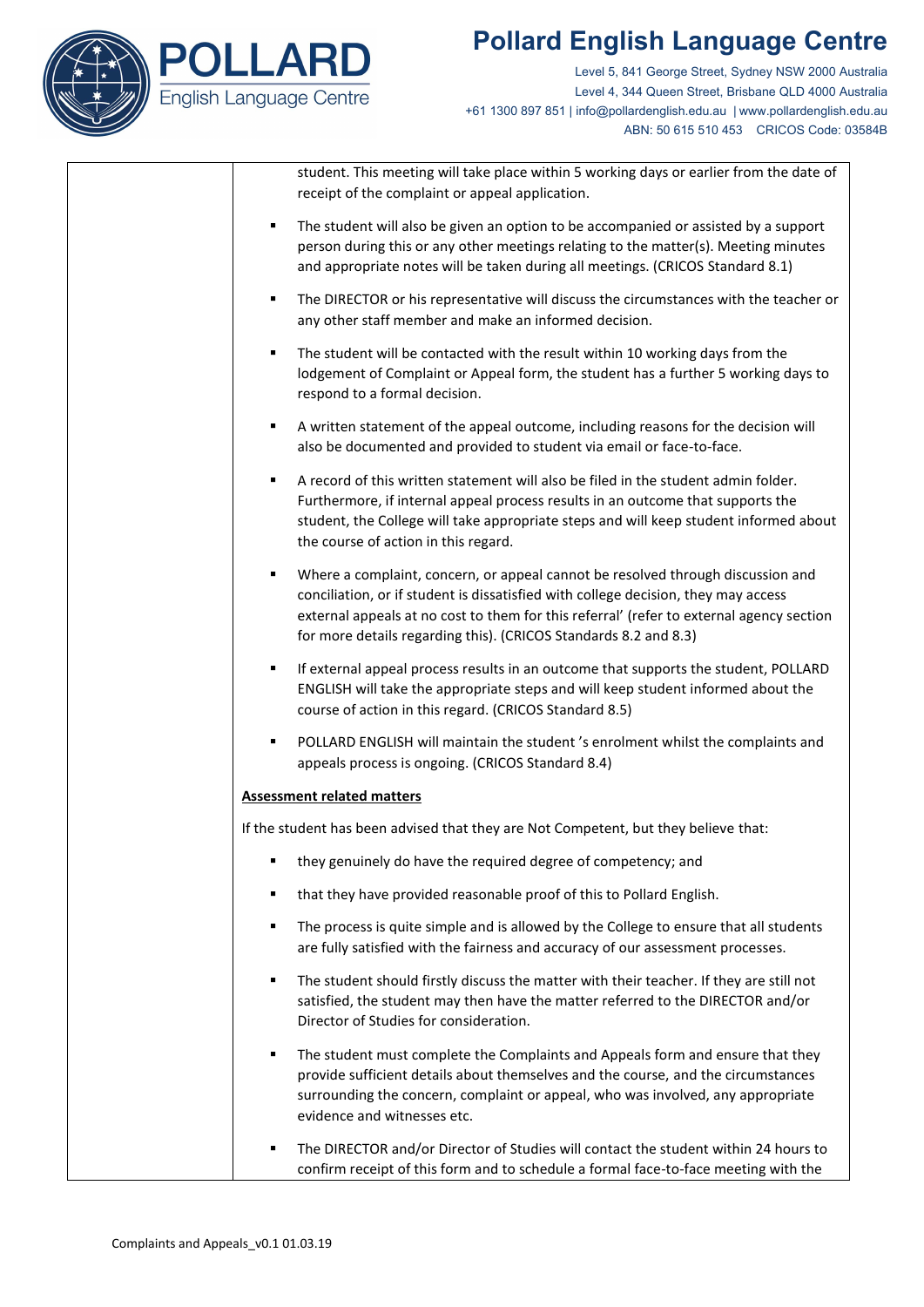



Level 5, 841 George Street, Sydney NSW 2000 Australia Level 4, 344 Queen Street, Brisbane QLD 4000 Australia +61 1300 897 851 | info@pollardenglish.edu.au | www.pollardenglish.edu.au ABN: 50 615 510 453 CRICOS Code: 03584B

student. This meeting will take place within 5 working days or earlier from the date of receipt of the complaint or appeal application.

- The student will also be given an option to be accompanied or assisted by a support person during this or any other meetings relating to the matter(s).
- The DIRECTOR and/or the Director of Studies will discuss the circumstances with the teacher or any other staff member and make an informed decision.
- The student will be contacted with the result within 10 working days from the lodgement of Complaint or Appeal form, the student has further 5 working days to respond to a formal decision.
- A written statement of the appeal outcome, including reasons for the decision will also be documented and provided to student via email or face-to-face.
- A record of this written statement will also be filed in the student admin folder. Furthermore, if the internal appeal process results in an outcome that supports the student, POLLARD ENGLISH will take appropriate steps and will keep the student informed about the course of action in this regard.
- Where a complaint, concern, or appeal cannot be resolved through discussion and conciliation, POLLARD ENGLISH acknowledges the need for a student to go for an external appeal process (refer to external agency section for more details regarding this).
- If external appeal process results in an outcome that supports the student, POLLARD ENGLISH will take appropriate steps and will keep student informed about the course of action in this regard.
- POLLARD ENGLISH will maintain the student 's enrolment whilst the complaints and appeals process is ongoing.

**Note:** POLLARD ENGLISH will accept an appeal against an assessment decision for a period of no longer than 2 months after the assessment decision date.

### **External Complaint and Appeal**

If a student is not happy with the internal appeal outcome the college will refer them to the Overseas Students Ombudsman (OSO). The OSO helps international/overseas students and investigates complaints about problems that overseas student s or intending overseas students may have with private education and training in Australia.

The table below provides more information about Ombudsman and its services:

| <b>Description</b>                              | <b>Web link</b>                                     |
|-------------------------------------------------|-----------------------------------------------------|
| About Overseas Students Ombudsman<br>(OSO)      | http://www.oso.gov.au/about-us/                     |
| Making a complaint                              | http://www.oso.gov.au/making-a-<br>complaint/       |
| More information regarding Overseas<br>Students | http://www.oso.gov.au/overseas-student<br><u>s/</u> |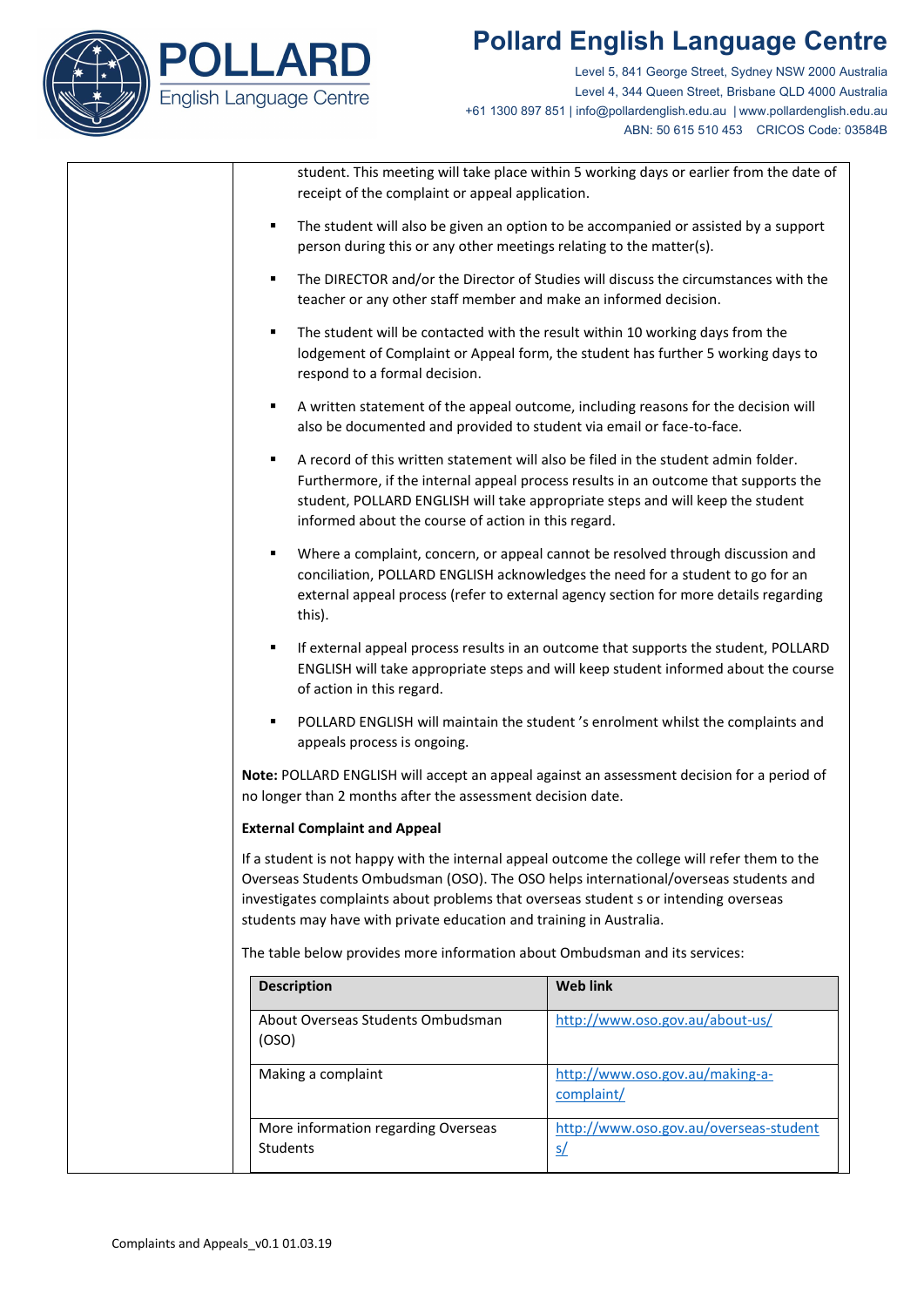





Level 5, 841 George Street, Sydney NSW 2000 Australia Level 4, 344 Queen Street, Brisbane QLD 4000 Australia +61 1300 897 851 | info@pollardenglish.edu.au | www.pollardenglish.edu.au ABN: 50 615 510 453 CRICOS Code: 03584B

| More information regarding Private<br><b>Education Providers</b> | http://www.oso.gov.au/private-education-<br>providers/ |
|------------------------------------------------------------------|--------------------------------------------------------|
| Frequently asked questions                                       | http://www.oso.gov.au/frequently-asked-<br>questions/  |
| <b>Description</b>                                               | <b>Web link</b>                                        |
| Ombudsman contact us email                                       | Email: ombudsman@ombudsman.gov.au                      |
| Phone                                                            | 1300 362 072* within Australia                         |
|                                                                  | Outside Australia call +61 2 6276 0111                 |
| Fax                                                              | 02 6276 0123 within Australia                          |
|                                                                  | Outside Australia +61 2 6276 0123                      |
| Postal                                                           | GPO Box 442 Canberra ACT 2601                          |
| Student enquiry time                                             | 9:00am to 5:00pm Monday to Friday,                     |
|                                                                  | Australian Eastern Standard Time                       |
|                                                                  | (Australian Eastern Daylight Time when                 |
|                                                                  | daylight savings is in effect)                         |
| Ombudsman online complaint form                                  | https://forms.business.gov.au/aba/ombud                |
|                                                                  | sman/overseas-student s-ombudsman-                     |
|                                                                  | complaint-form                                         |

Furthermore, provided below are a list of contacts that students may approach if they feel that POLLARD ENGLISH has not handled or dealt with their complaint as per their expectations:

| <b>Description</b>                      | Web link                                                    |
|-----------------------------------------|-------------------------------------------------------------|
| NSW - Fair Trading                      | http://www.fairtrading.nsw.gov.au/                          |
| ACT – Office of Regulatory Services     | http://www.ors.act.gov.au/                                  |
| NT – Consumers Affairs                  | http://www.consumeraffairs.nt.gov.a<br>u/Pages/default.aspx |
| QLD – Office of Fair Trading            | http://www.fairtrading.qld.gov.au/                          |
| SA - Consumer and Business Services     | http://www.cbs.sa.gov.au/wcm/                               |
| TAS - Consumer Affairs and Fair Trading | http://www.consumer.tas.gov.au/                             |
| VIC – Consumer Affairs                  | http://www.consumer.vic.gov.au/                             |
| WA - Department of Commerce             | http://www.commerce.wa.gov.au/co<br>nsumerprotection/       |

#### **Note:**

1. If students want to make a complaint in their language, they can call the Translating and Interpreting Service (TIS) on 131 450 or visit the following link <http://www.oso.gov.au/publications-and-media/brochures/>